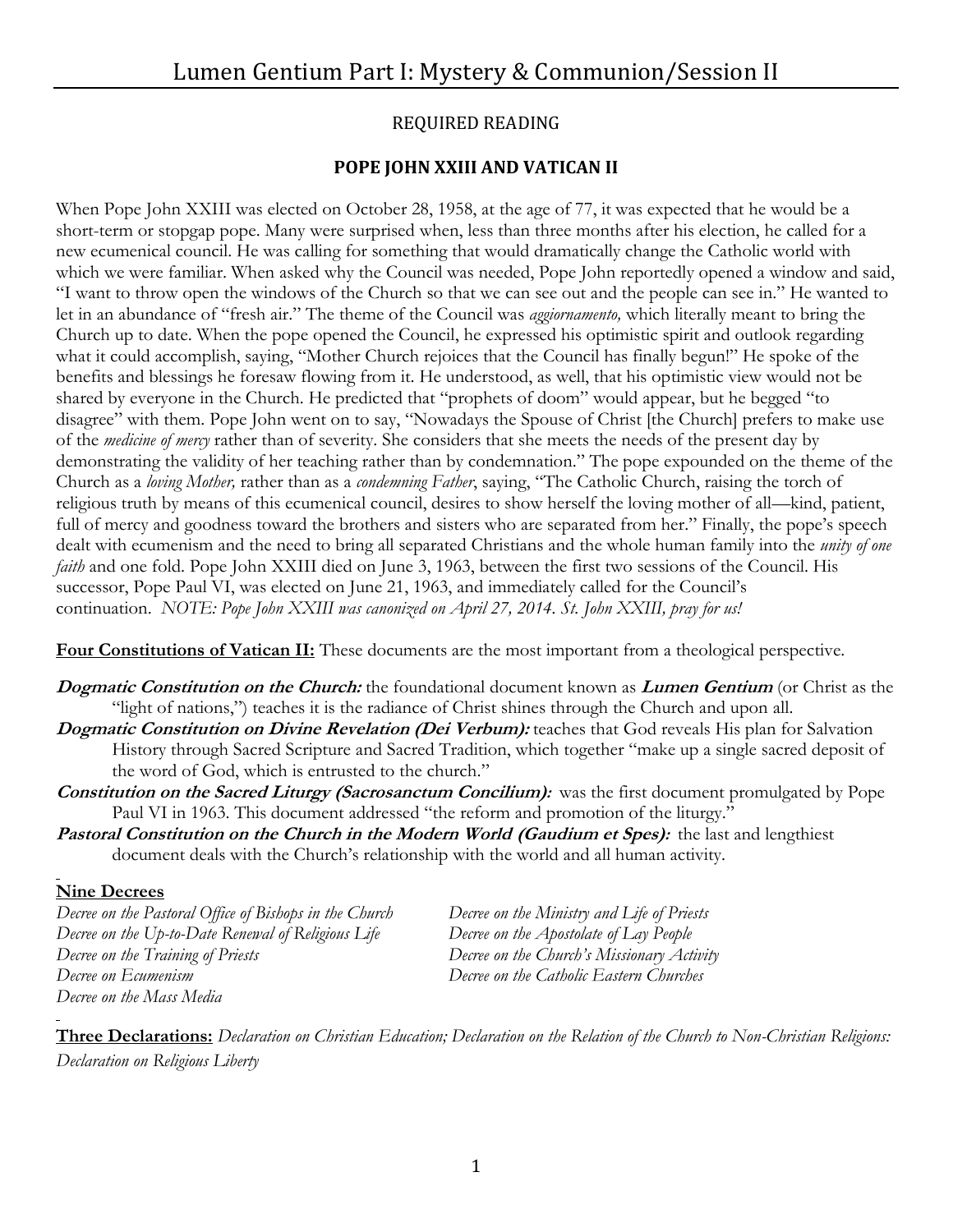# **COURSE OUTLINE: The Theology of the Church & Vatican II**

#### I. INTRODUCTION

- a. Introductory remarks followed by short video and group discussion
- b. Pre-Reading discussion

### **DISCUSSION**

**St. John XXIII desired the Church to focus on being a** *loving Mother,* **rather than a** *condemning Father***. How can we as Catholics better participate in this effort, especially given the social, moral, and political divisions today?**

#### II. THE CHURCH AS A MYSTERY OF COMMUNION

- a. Vatican II took place from 1962-1965
- b. Authoritatively explained the theology of the Catholic Church to believers of the modern age
- c. *Lumen Gentium* "Dogmatic Constitution on the Church"
	- i. Presents the Church as the mystery of communion and the people of God, with the ordained hierarchy existing to serve the people of God
	- ii. *"Since the Church is in Christ like a sacrament or as a sign and instrument both of a very closely knit union with God and of the unity of the whole human race, it desires now to unfold more fully to the faithful of the Church and to the whole world its own inner nature and universal mission."* (*LG* I.1)
- d. The Church is a visible sign of invisible grace (ie. a sacrament)

#### III. THE CHURCH AS THE UNIVERSAL SACRAMENT OF SALVATION

- a. The reason the Church exists is to the lead people to God
- b. *"Christ, having been lifted up from the earth has drawn all to Himself. Rising from the dead He sent His life-giving Spirit upon His disciples and through Him has established His Body which is the Church as the universal sacrament of salvation. Sitting at the right hand of the Father, He is continually active in the world that He might lead men to the Church and through it join them to Himself and that He might make them partakers of His glorious life by nourishing them with His own Body and Blood. Therefore the promised restoration which we are awaiting has already begun in Christ, is carried forward in the mission of the Holy Spirit and through Him continues in the Church in which we learn the meaning of our terrestrial life through our faith, while we perform with hope in the future the work committed to us in this world by the Father, and thus work out our salvation."* (*LG* VII.48)

#### IV. IMAGES OF THE CHURCH

- a. The People of God
	- i. Everyone *without exception* is called to be a member of the Church
	- ii. A messianic people with a law of love, charity and truth
- b. The Body of Christ
	- i. Brought together as one body with many parts in Baptism
- c. The Bride of Christ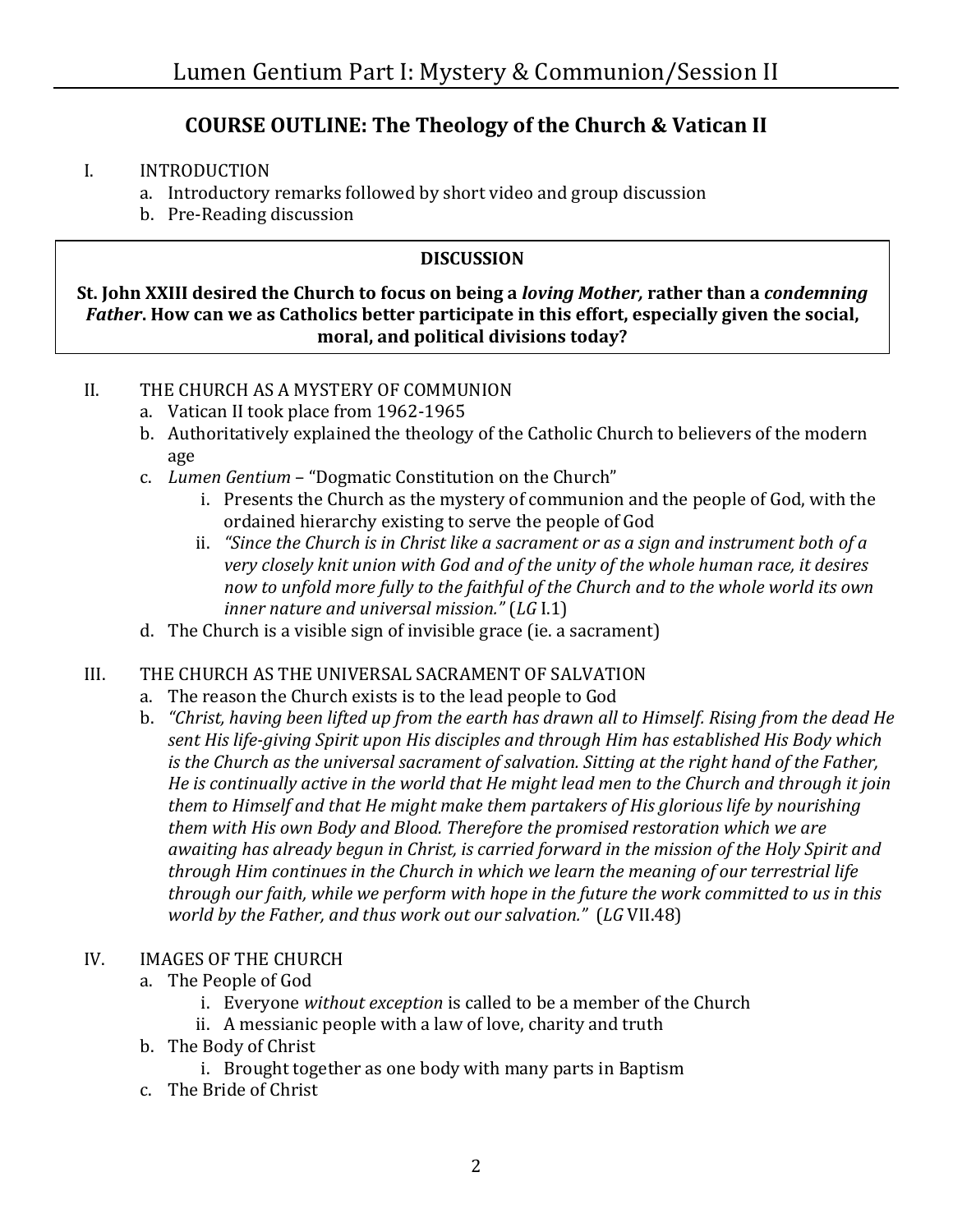- i. Christ and the Church are "one flesh" united in a "mystical marriage"
- d. The Temple of the Holy Spirit
	- i. The Holy Spirit is what facilitates the Church's unity with Christ

### **DISCUSSION**

### **As a teacher or catechist, how do you function as a visible sign of the invisible grace of the Church?**

**Of the various images used by Vatican II to describe the Church, which one do you think is the most helpful in understanding the nature of the Church?**

### V. THE CHURCH AS A COMMUNION OF LOVE

- a. A *communio* of love = "love one another as I have loved you"
- b. A *communio* of prayer = the first image of the Church in the New Testament is the Apostles gathered with Mary in prayer

# VI. THE CHURCH AND THE EUCHARIST

- a. The Eucharist and the Paschal Mystery = a central event in the foundation of the Church
- b. The Eucharist is required for the life of the Church
- c. The Eucharist as a memorial of Christ's death
- d. The Eucharist has always been a part of the Church founded by Christ
	- i. The real presence of Christ is the reason why the Eucharist must be central in the Church
	- ii. *"At the Last Supper, on the night when He was betrayed, our Savior instituted the Eucharistic sacrifice of His Body and Blood. He did this in order to perpetuate the sacrifice of the Cross throughout the centuries until He should come again, and so to entrust to His beloved spouse, the Church, a memorial of His death and resurrection: a sacrament of love, a sign of unity, a bond of charity, a paschal banquet in which Christ is eaten, the mind is filled with grace, and a pledge of future glory is given to us."* (*Sacrosanctum Concilium* "On Sacred Liturgy" II.47)
	- iii. *"Not to go to communion is like someone dying of thirst beside a spring."* St. John Vianney

# **DISCUSSION**

**Why is the Eucharist so central to the life of the Church and to the spiritual life of Catholics, and what can be done to help more Catholics today appreciate the importance of this gift?**

- VII. DISCUSSION WITH FR. SHENOSKY (Part 1)
	- a. God's plan for salvation is perfectly wise and perfectly loving, but is not always easy for us to discern His reason for acting when and where He does.